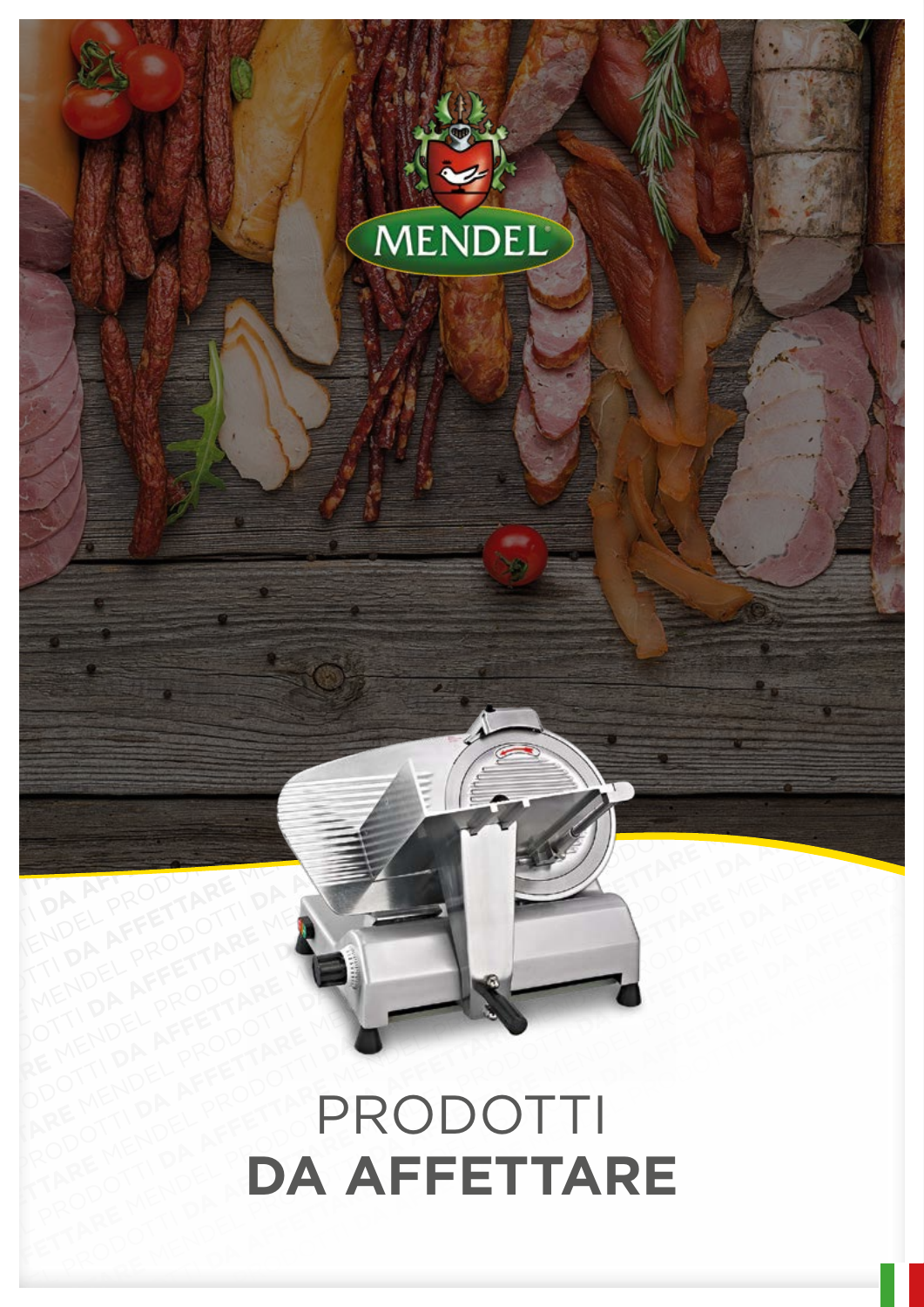

## Prodotti **DA AFFETTARE**

## Prodotti **DA AFFETTARE**